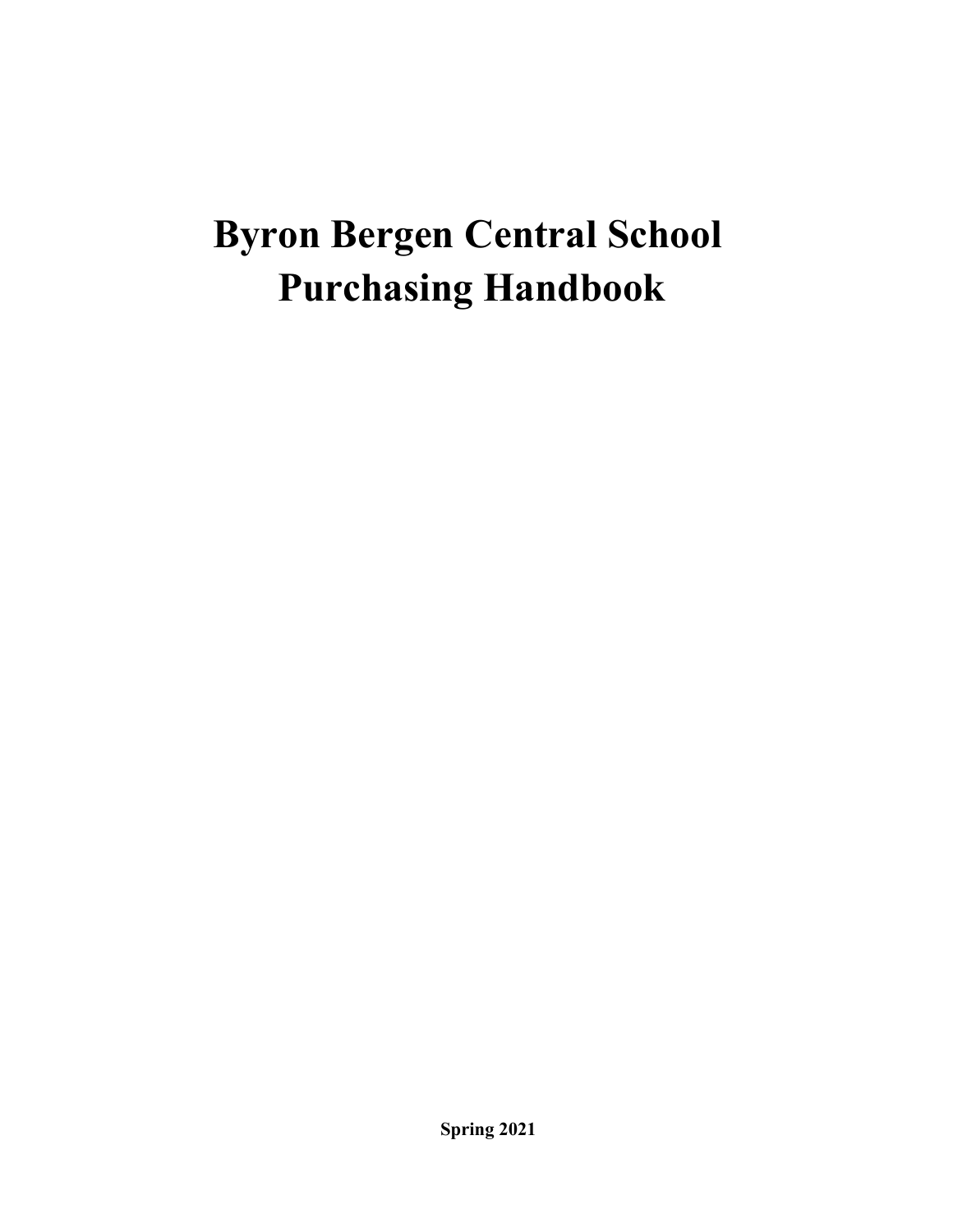**Index**

**Purchasing Contact Information General Information Bid and Quote Requirements Requisitions/Purchase Orders Receiving Your Items Adding a Vendor Requisition Flowchart Credit Cards Blanket/Open Purchase Order Amazon Home Depot/Walmart/Wegmans School Credit Card Open Purchase Orders Conference and Travel Procedures Field Trips Presenters/Guest Speakers/Lecturers for Academic Courses**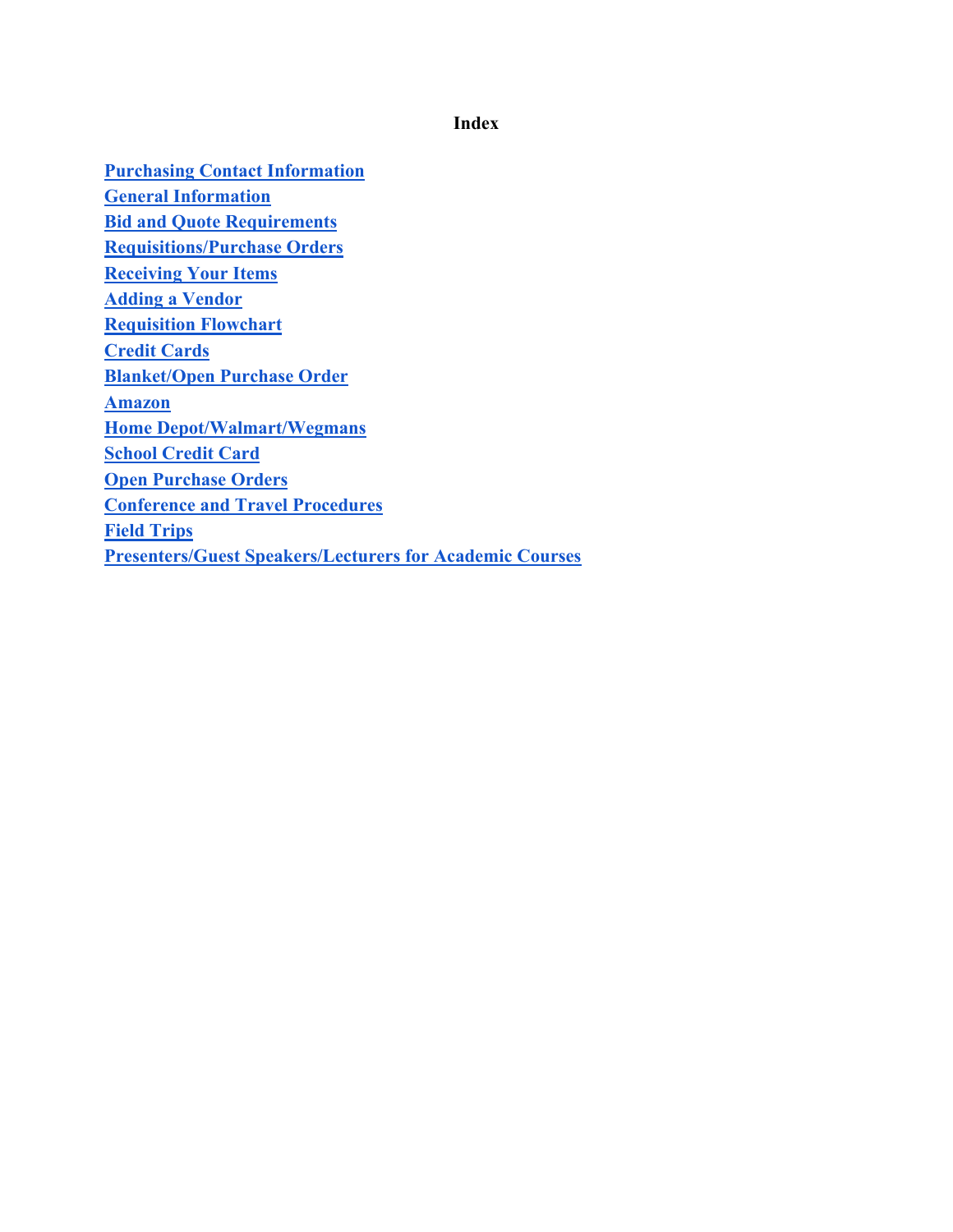## **Purchasing Contact Information**

**Lori Prinz - Business Administrator – [lprinz@bbschools.org](mailto:lprinz@bbschools.org) Vicky Shallenberger – Treasurer – vshallenberger@bbschools.org Rachel Stevens – District Clerk – rstevens@bbschools.org Teresa McMullen - Internal Claims Auditor**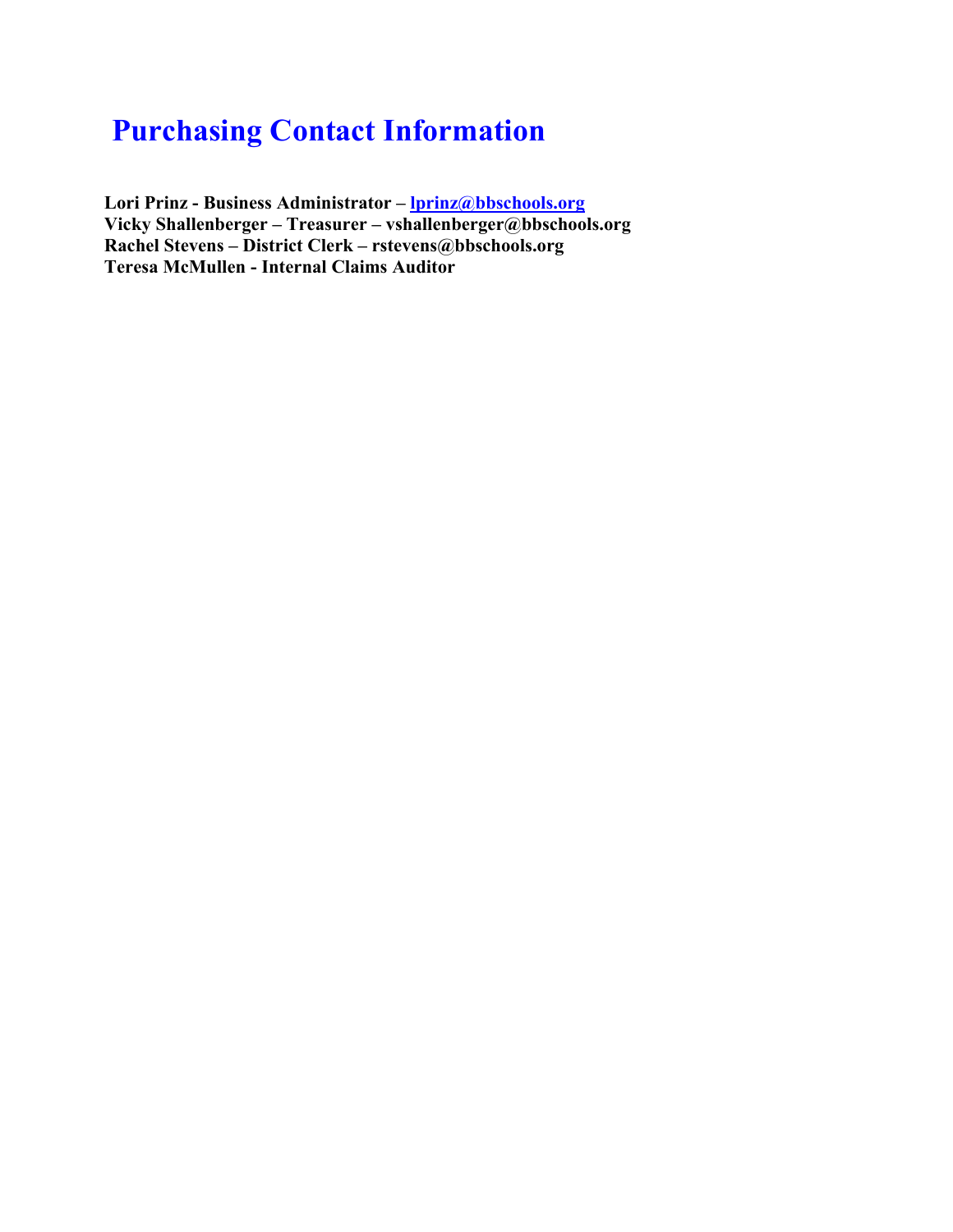#### **Overview**

The objective of the Board of Education is to establish purchasing policies and procedures for the procurement of goods and services in accordance with the "Best Value" Resolution adopted by the Board of Education at their re-organization meeting. The "Best Value" Resolution says goods and services will be procured economically and efficiently of the appropriate quality and quantity, from the most appropriate source, at the best possible price if it meets the best value criteria, while also remaining in compliance with all applicable federal, state, andlocal requirements to ensure that all purchases fall within the framework of budgetary limitations.

The Purchasing Handbook has been prepared to direct the purchasing practices and procedures of the District. It will serve as a guide to the Board and to our staff.

For more information please review the following Board of Education Policies:

5320: Expenditures of School District Funds 5321: District Credit Card Use 5323: Reimbursement for Meals/Refreshments 5410: Purchasing: Competitive Bidding and Offering 5411: Procurement of Goods and Services 5412: Alternative Formats for Instructional Materials 5413: Procurement: Uniform Grant Guidance for Federal Awards 6110: Code of Ethics for Board Members and All District Personnel 8460: Field Trips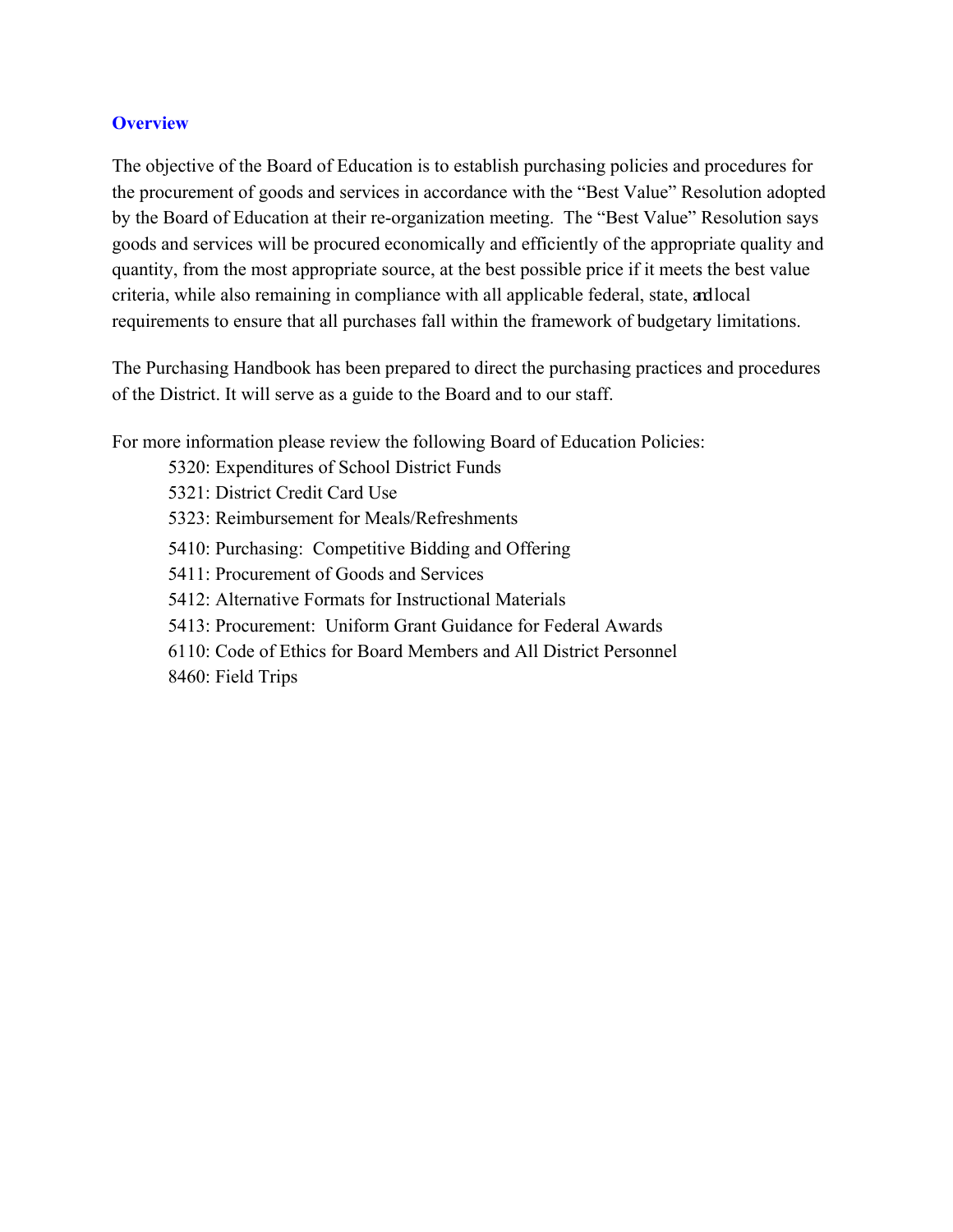#### **General Information**

All purchasing within the school district may only be approved by the Board of Education's approved District Purchasing Agent: the Superintendent of Schools. No one else is authorized to expend funds on behalf of the district.

A Requisition (request for Purchase Order) must first be initiated by submitting a request to the direct supervisor (Transportation Coordinator, Athletic Director, Principal, Facilities Director, Food Service Manager, etc.) for approval. After being approved by the supervisor, reviewed by the Treasurer and Business Administrator, the requisition will finally be sent to the Purchasing Agent for final approval prior to the requisition being converted into a Purchase Order. Consult the Requisition Flowchart for specific building and office workflows.

To be reimbursed for expenses (such as meals and tolls) while attending a conference a purchase order must be authorized prior to your attendance.

Please plan your purchases and understand that for efficiency, consistency andauditing purposes, the following purchasing procedures need to be strictly adhered to. It is important to note that processing of requisitions, purchase orders and payments will take time.

For all purchases from Federal Grants, please consult the Federal Funds Purchasing Manual for additional information.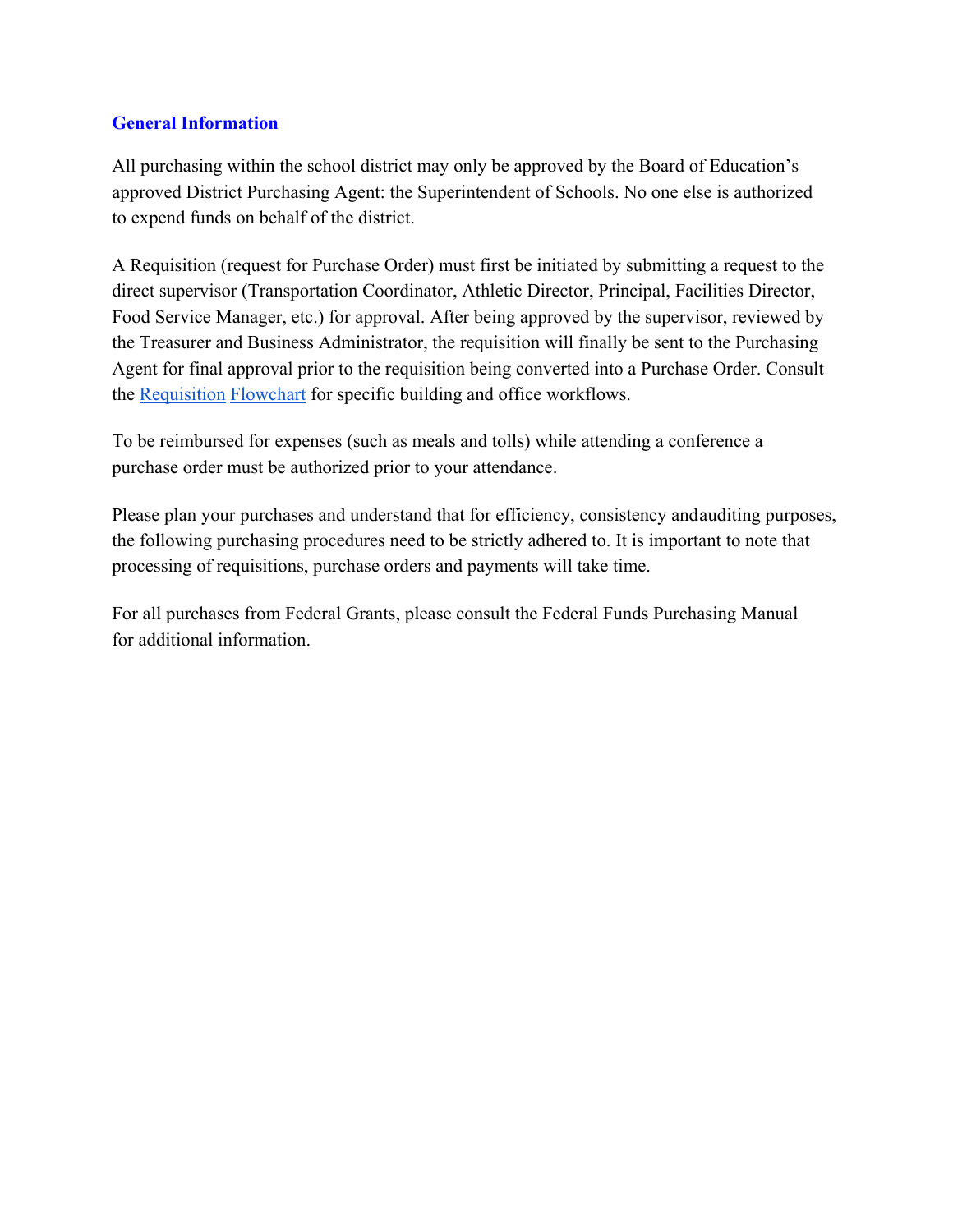#### **Bid and Quote Requirements**

For procurement of goods and services that are not subject to competitive bidding requirements, the following procedures are required:

#### **For Commodities (supplies, materials, equipment and all non-professional services):**

- **\$0-\$1,499.99 -** No Quotes or Documentation Required All purchasers must research and find the best rates possible
- **\$1,500-\$2,999.99 -** 2 Quotes, second quote must be scanned and attached to the Requisition (if quote is verbal, employee will need to document date, vendor name, dollar amount and attach to the requisition)
- **\$3,000-\$19,999.99 -** 3 Written Quotes, scanned and attached to Requisition
- **\$20,000+**  Public Bid in conformance with NYS General Municipal Law

#### **For Professional Services (Consultants, Attorneys, Architects, and Engineers):**

- **\$0-\$9,999.99 -** No Quote Requirements, Written Agreement approved by the Superintendent
- **\$10,000-\$34,999.99 -** Written Agreement approved by the Superintendent
- **\$35,000-\$49,999.99 -** Written Agreement approved by the Superintendent (BOE Approval Required)
- **\$50,000+ -** RFP Process in conformance with NYS General Municipal Law, except when the BOE applies the "Best Value" purchasing resolution language as adopted at the annual reorganization meeting (BOE Approval Required)

#### **For Public Works Contracts (Construction and Building Trades):**

**\$0-\$34,999.99 -** Scope of Work and Quote approved by the Business Administrator or Superintendent

**\$35,000+** - Public Bid in conformance with NYS General Municipal Law

When approved by the Purchasing Agent, purchasing can be completed off NYS OGS Contract, through a Board of Education approved National Purchasing Cooperative or through approved Piggybacking outside of the above quote and bid requirements.

When purchasing an item only available from one vendor, a Sole Source letter or equivalent documentation must be attached to the requisition.

When approved by the Purchasing Agent, written quotes can include product pricing from websites.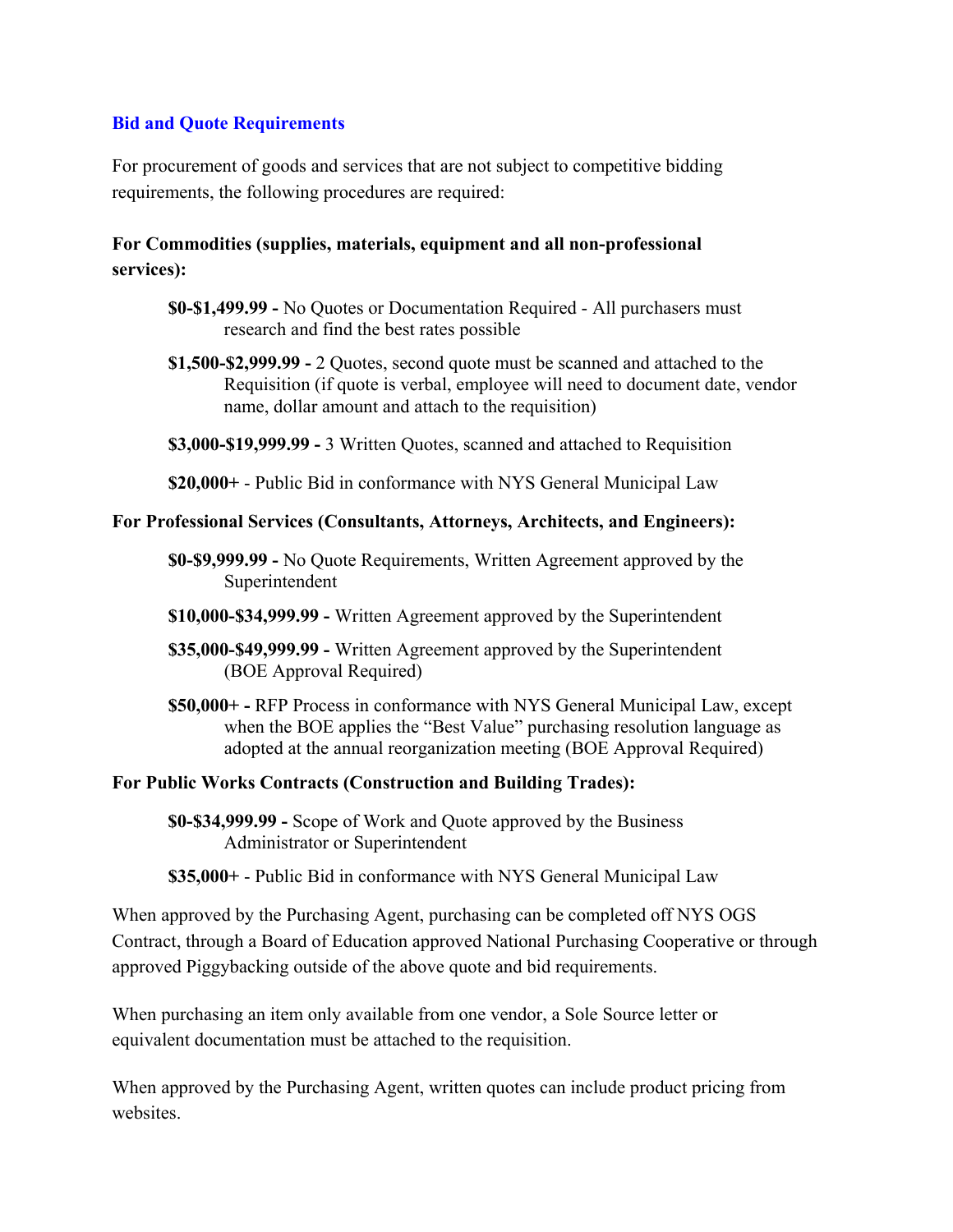#### **Requisitions/Purchase Orders**

#### **Types of Requisitions:**

- **Materials and Supplies** (.450 codes) Items of an expendable nature that are consumed, worn out, or deteriorated in use costing less than \$5,000 each.
- **Contractual** (.400 codes) Includes intangible services such as conference fees, travel, repairs, advertising, and other expenses not provided for under other objects of expenditure.
- **Equipment** (.200 codes) Expenditures for initial, replacement, or additional pieces of furniture or equipment costing \$5,000.00 or more each.
- **Textbooks** (.480 codes) Textbook materials to be used in the classroom for instruction. Does NOT include teacher editions, equipment/supplies/software, reference/library materials and school agendas.

#### **Entering a Requisition**

All requisitions are entered directly into nVision and should contain the following information:

- Vendor Name and Address (verify current address, if it has changed please contact the Business Office)
- Date (if purchasing for the subsequent school year, the date needs to be changed to "07/01/XXXX of the subsequent school year)
- Requisition Source please refer to "Vendors Already on Approved Bids" list
	- o For NYS select State Contract
	- o For BOCES select BOCES
	- o Sole Source can only be used if vendor is providing a letter stating it is sole source. The sole source letter must be attached to the requisition under File Attachments o Other is for everything else
- Contract/Bid Ref enter bid award number from "Vendors Already on Approved Bids" list
- Description Enter bid source first then a brief description of order (classroom supplies, textbooks, etc.)
- Appropriate Ship to Building and Ship to Contact
- Items to Be Purchased
	- o Use current catalog/price list (including any discounts)
	- o Include any shipping Charges
- For quotes or other documentation attach to the requisition by selecting "File Attachments" and then add the pdf document.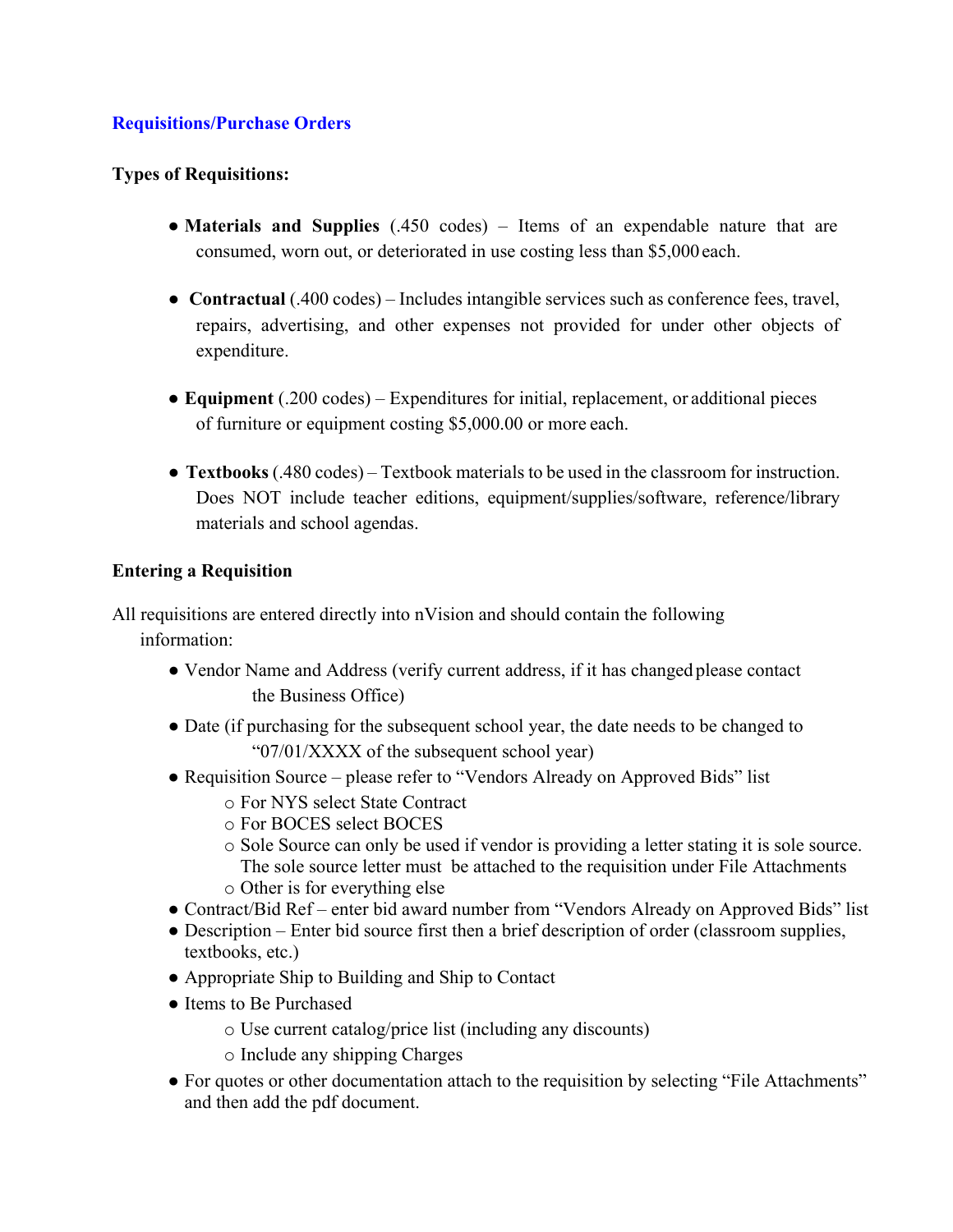#### **Receiving Your Items**

- Once your requisition is approved, Requestor will receive the Receiving Copy of the purchase order (yellow) and the Requisition Copy (green) from the Business Office. Be sure to retain the Receiving copy and the Requisition Copy of the purchase order.
- When you receive your items, compare the Receiving Copy of the PO to the actual items. Once all items are received, sign the Receiving Copy of the PO. Once signed, the Receiving Copy of the PO must be returned to the Business Office with any packing slips received. The Requisition Copy is for the Requestor's records.
- When the Business Office receives the signed Receiving copy of the PO and packing slips, the Accounts Payable Clerk will process payment for the items received.

#### **Adding a Vendor**

All vendors used by the District must be approved by either the Treasurer or the Business Administrator and entered in nVision. If a vendor is not in nVision:

- The staff member needs to send the potential new vendor a W-9 form and the Vendor Information Sheet. These two documents must be completed and returned to the Treasurer or the Business Administrator.
- Upon receipt of both the completed W-9 form and completed Vendor Information Worksheet, the Treasurer or Business Administrator will review the vendor's information and approve or deny the request to add the vendor. If denied, the staff member will receive notification.
- If approved, both forms will be provided to the Senior Clerk in the Business Office who will add the new vendor into nVision. Both the W-9 form and the Vendor Information Form are available on the School website, under "Departments", "Business Office" and "Accounts Payable".
- The Senior Clerk will notify the staff member by email that the new vendor has been added to nVision.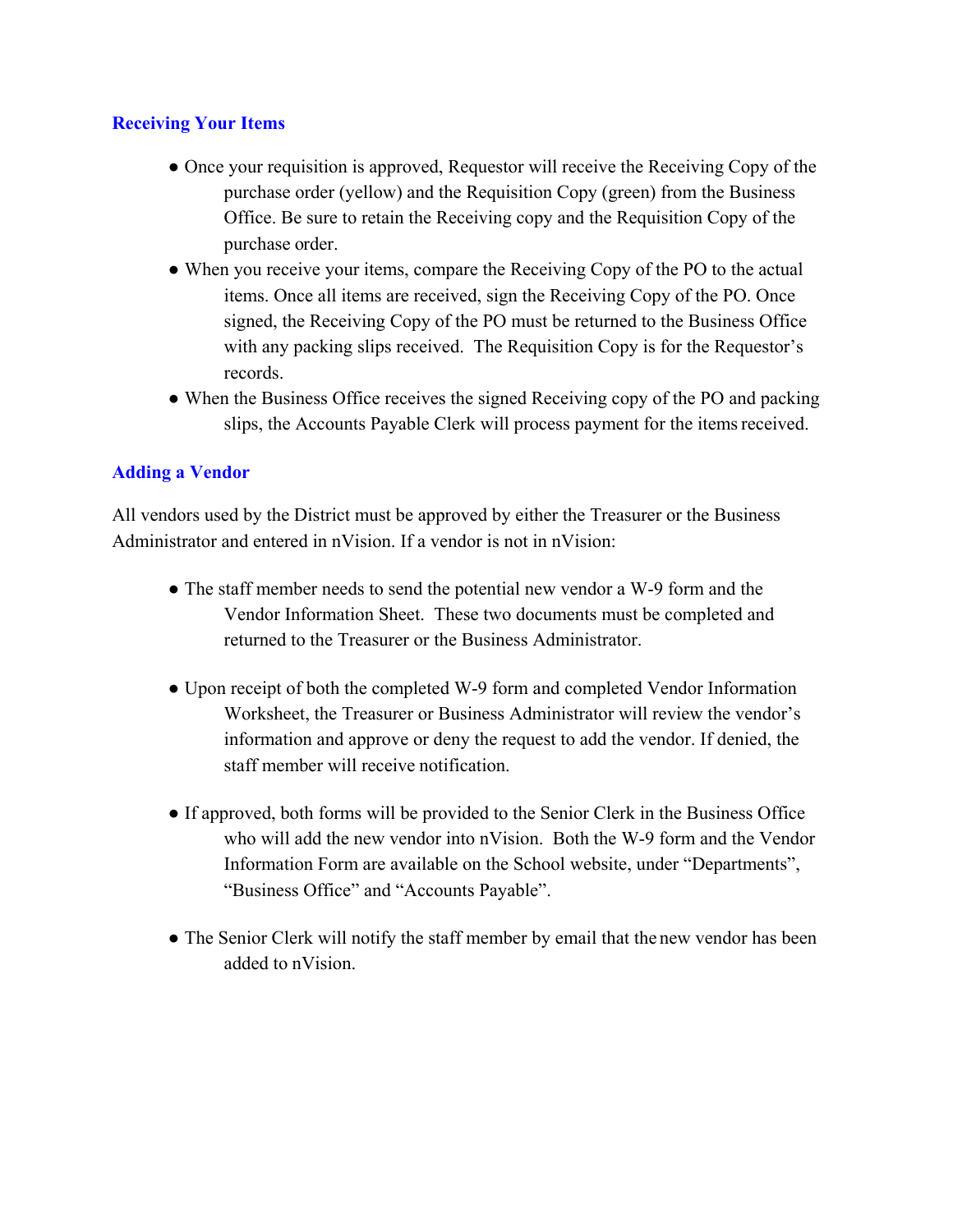### **Requisition Flowchart**

| <b>Department</b>                        | Requestor                                                                                | nVision Data<br>Entry               | <b>Initial</b><br>Approver                                          | Approver                                          | <b>Final Approver</b> |
|------------------------------------------|------------------------------------------------------------------------------------------|-------------------------------------|---------------------------------------------------------------------|---------------------------------------------------|-----------------------|
| Elementary<br>Special<br>Areas           | Teacher                                                                                  | Teacher                             | Building<br>Principal                                               | Treasurer and<br><b>Business</b><br>Administrator | Superintendent        |
| Elementary<br>Special Areas              | Teacher                                                                                  | Teacher                             | Building<br>Principal                                               | Treasurer and<br><b>Business</b><br>Administrator | Superintendent        |
| Elementary OfficeSecretary               |                                                                                          | Secretary                           | Building<br>Principal                                               | Treasurer and<br><b>Business</b><br>Administrator | Superintendent        |
| Jr/Sr High School Teacher                |                                                                                          | Teacher                             | Building<br>Principal                                               | Treasurer and<br><b>Business</b><br>Administrator | Superintendent        |
| Jr/Sr High School Secretary<br>Office    |                                                                                          | Secretary                           | Building<br>Principal                                               | Treasurer and<br><b>Business</b><br>Administrator | Superintendent        |
| Special Education Teacher or             | Secretary                                                                                | Teacher or<br>Secretary             | Building<br>Principal                                               | Treasurer and<br><b>Business</b><br>Administrator | Superintendent        |
| Guidance                                 | Counselor or<br>Secretary                                                                | Counselor<br>or<br>Secretary        | Building<br>Principal                                               | Treasurer and<br><b>Business</b><br>Administrator | Superintendent        |
| IT                                       | Computer Repair<br>Technician or IT<br>Operations Analyst Operations Analyst Director of | Computer Repair<br>Technician or IT | Technology<br>Coordinator and Business<br>Instructional<br>Services | Treasurer and<br>Administrator                    | Superintendent        |
| Building $&$<br>Grounds                  | B & G<br>Office                                                                          | B & G Office                        | Director of<br>Facilities                                           | Treasurer and<br><b>Business</b><br>Administrator | Superintendent        |
| Transportation                           | Dispatcher                                                                               | Dispatcher                          | Transportation<br>Coordinator                                       | Treasurer and<br><b>Business</b><br>Administrator | Superintendent        |
| Athletics                                | <b>Athletic Director</b>                                                                 | Athletics Secretary Athletic        | Director and<br>Jr/Sr High<br>Principal                             | Treasurer and<br><b>Business</b><br>Administrator | Superintendent        |
| Central<br>Supply                        | Teacher Aide                                                                             | Teacher Aide                        | N/A                                                                 | Treasurer and<br><b>Business</b><br>Administrator | Superintendent        |
| Director of<br>Instructional<br>Services | Director of<br>Instructional<br>Services                                                 | Secretary                           | Director of<br>Instructional<br>Services                            | Treasurer and<br><b>Business</b><br>Administrator | Superintendent        |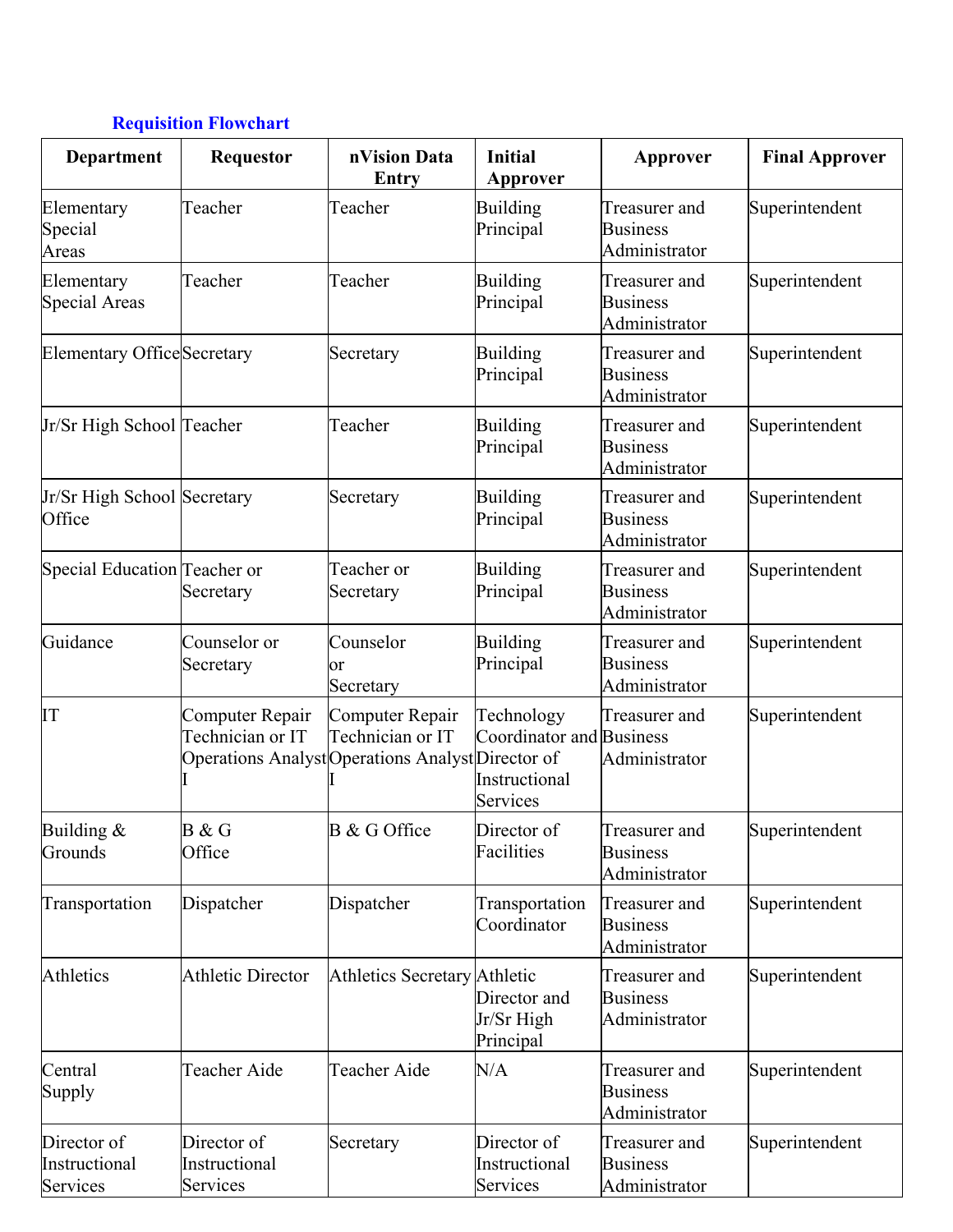| <b>Business Office</b> | Business Office<br><b>Staff Member</b> | <b>Business Office</b><br><b>Staff Member</b> | N/A                          | N/A                                               | Superintendent |
|------------------------|----------------------------------------|-----------------------------------------------|------------------------------|---------------------------------------------------|----------------|
| Health Office          | <b>Nurses</b>                          | <b>Nurses</b>                                 | <b>Building</b><br>Principal | Treasurer and<br><b>Business</b><br>Administrator | Superintendent |
| Food Service           | Food Service<br>Director               | Food Service<br>Director                      | N/A                          | Treasurer and<br><b>Business</b><br>Administrator | Superintendent |
| WNY Tech<br>Academy    | Principal                              | Secretary                                     | Principal                    | Treasurer and<br><b>Business</b><br>Administrator | Superintendent |

The Superintendent is the only Board appointed Purchasing Agent, this means purchase orders cannot be approved in the Superintendent's absence.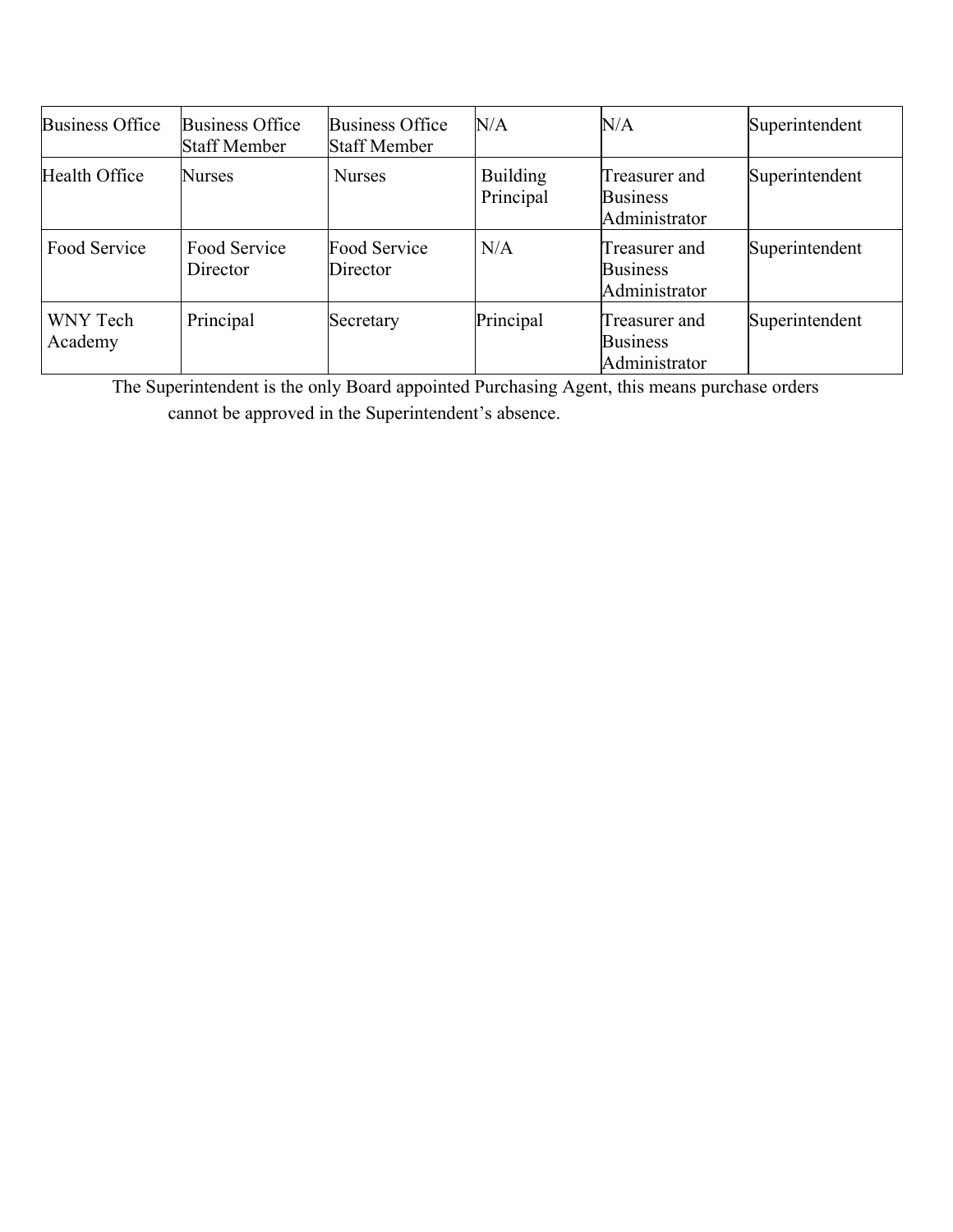#### **Amazon:**

Due to favorable pricing available at Amazon, teachers and other staff members may request an open/blanket purchase order for specific supplies not to exceed \$250.00. The requestor must shop Amazon online and place items to be ordered in their "cart". Once the Requestor is ready to check out, you must print the "shopping cart" and delete the transaction. The Requestor can now use the shopping cart printout to enter a requisition into nVision and obtain all necessary approvals.

Once the requisition is approved, the Business Office will send the requestor the Receiving Copy of the Purchase Order. The Requestor must send the shopping cart printout to the District Clerk. The District Clerk will login to Amazon online and purchase the items listed on the shopping cart printout. If something is not available, the District Clerk may make a similar substitution to fill the order. If nothing is available the District Clerk will contact the Requestor to let them know. Once items are received, the Requestor will need to sign the Receiving Copy of the PO and send it and any packing slips to the Treasurer in the Business Office for payment to be processed.

#### **Home Depot, Tractor Supply, Walmart or Wegmans (in Store purchasing):**

When favorable pricing is available at Home Depot, Tractor Supply, Walmart or Wegmans; teachers and other staff members may request an open/blanket purchase order for specific supplies not to exceed \$200.00. The requisition should be entered into nVision and obtain all necessary approvals. The requisition should list the types of supplies to be purchased such as: "Science lab supplies", "art supplies", "office supplies", "food supplies for FACS courses", etc. Any purchases should then be limited to only that type of item. A blanket purchase order request that does not list the specific types of items will not be approved.

Once the requisition is approved, the Business Office will send the requestor the Receiving Copy of the Purchase Order. The requestor should then contact the District Clerk to determine availability of the Store card and then bring the Receiving Copy of the PO to the District Clerk to sign out the Store card and tax exempt certificate (card for Walmart). The requestor must return the store card on the next school or business day along with the receipt and signed Receiving Copy of the Purchase Order or a copy of the purchase order it is an open PO.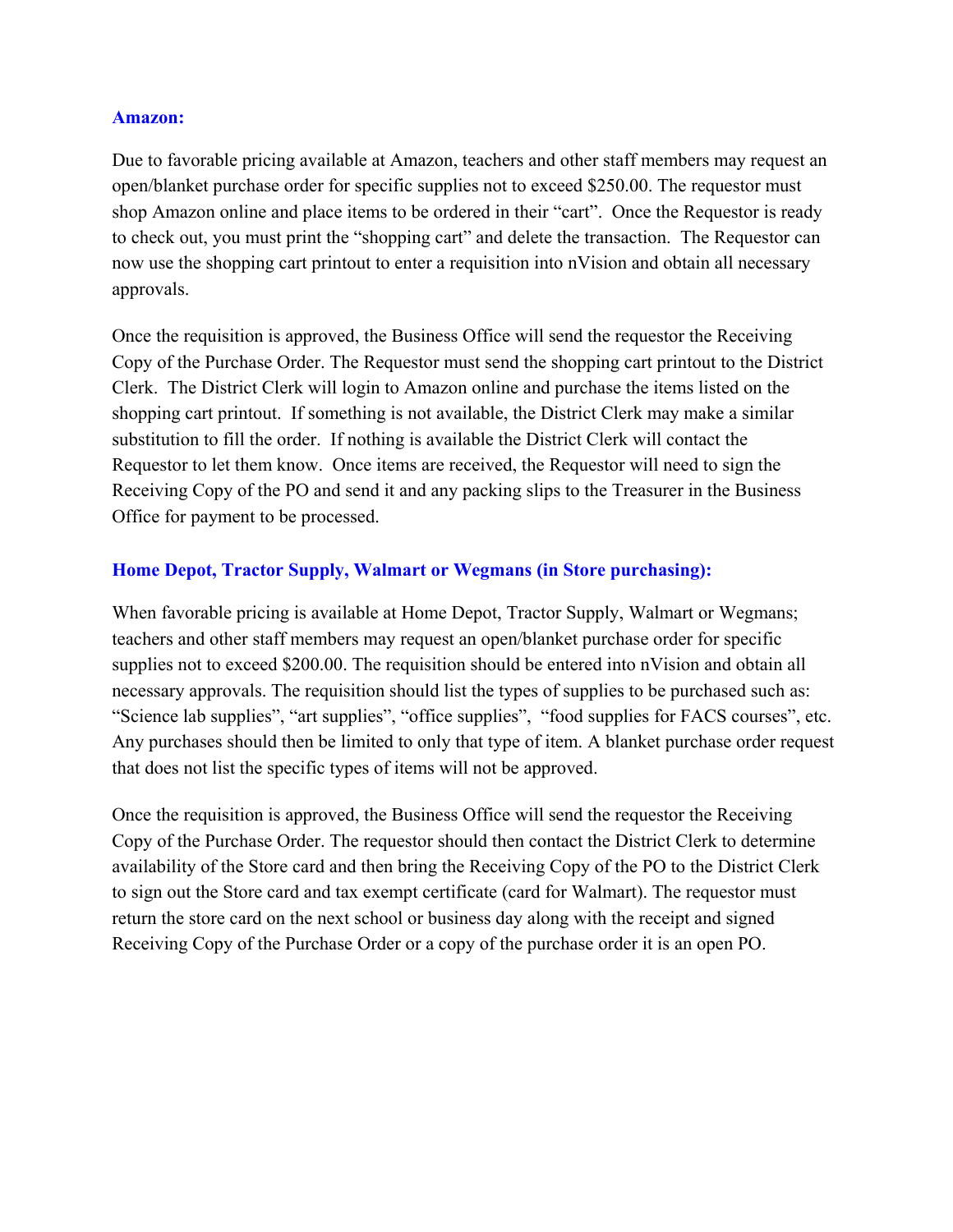#### **School Credit Card:**

There are some rare instances where a vendor will not accept a purchase order and will require a credit card to purchase goods and services. In the event that a credit card must be used, the staff member will follow the normal requisition process.

- The staff member will fill out a requisition in its entirety for goods and services listing "Chase Card Services" as the vendor.
- All credit card requisitions must include "For Byron Bergen Use Only" and list the actual vendor providing the goods or services in the description box.
- All required details and quotes must be entered on the requisition in the description box as well (in the same level of detail as if it were not a credit card purchase).
- Once approved by the Purchasing Agent, the requestor will receive the Receiving Copy of the Purchase Order.
- To use the District credit card, if ordering online, the staff member whose name is on the PurchaseOrder must come to the Business Office and work with the District Clerk to place the order via online. If the staff member is taking the credit card to the physical store, they must contact the District Clerk to check the availability and show the Receiving Copy of the purchase order to the District Clerk when picking up the card. In addition, the staff member must "sign out" the card for tracking purposes. The credit card must returned to the District Clerk the same day or by the very next morning. The credit card may only be used by the staff member whose name is on the purchase order.
- The goods or services can then be purchased using a credit card.
- Once the goods or services have been purchased, the credit card must be returned to the Business Office along with the order confirmation from the vendor (invoice, receipt or etc.). Once the items are received, bring all receipts and a signed Receiving Copy of the Purchase Order to the Treasurer.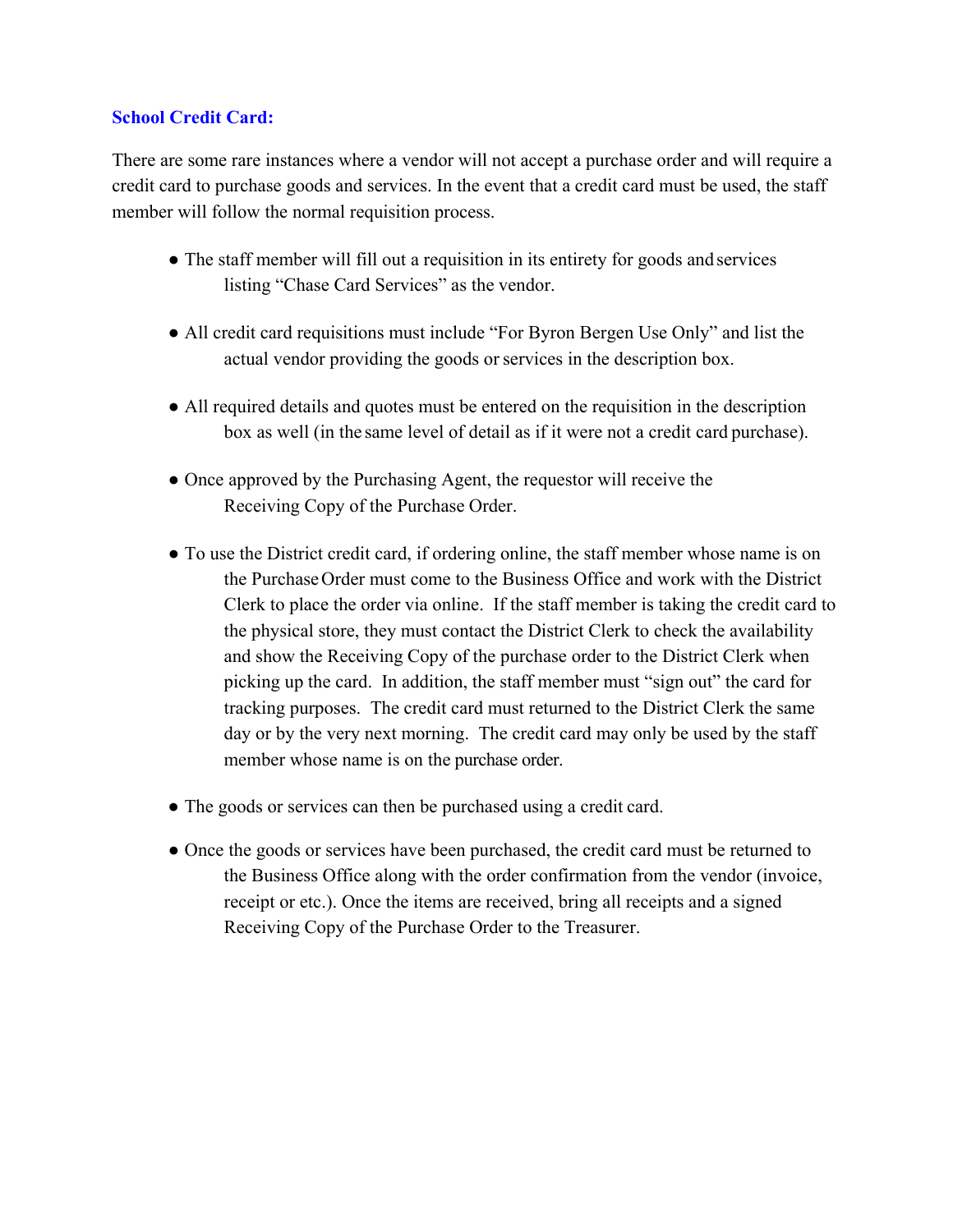#### **Blanket/Open Purchase Orders:**

Blanket purchase orders are created for recurrent and anticipated expenditures such as utilities, fuel, food, etc.

- **●** A Requisition should be processed for these purchase orders as soon as the recurrent expenditure is anticipated. Often, these are opened at the start of the fiscal year in July.
- **●** As invoices and/or packing slips are received for these purchases, they should be signed and sent to the Business Office with a copy of the Purchase Order Receiving Copy (yellow copy). (The original Receiving Copy of the Purchase Order must be signed and returned to the business office once the PO is fully completed/received.)
- The Business Office will then process payment for the invoice.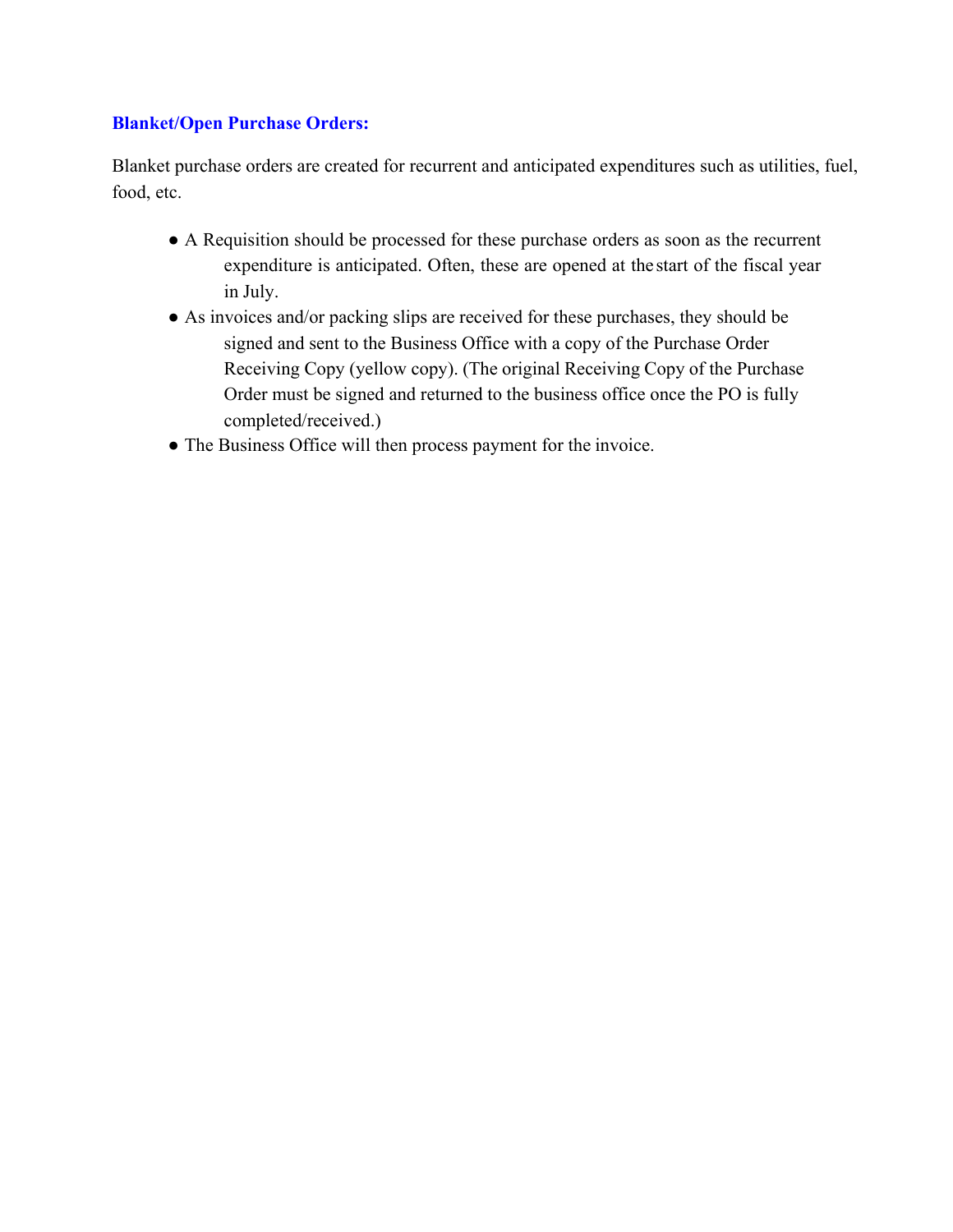#### **Conference and Travel Procedures:**

All conferences and travel requests must have prior approval by the Building Principal, Director of Instructional Services Instruction and/or the Superintendent. A District employee must have a properly authorized conference request form completed in Frontline Professional Growth (formerly My Learning Plan) with estimated expenditures before attending a conference. Once the request is approved in Frontline the staff member must then print the approval and submit it to the District Treasurer to complete the appropriate requisition(s) for any expenses.

- The requestor should print a copy of their approval and attach to the registration paperwork
- All completed paperwork should be turned in to the District Treasurer to enter a single or multiple requisition(s) in nVision.
- Once approved by the Purchasing Agent, the Business Office will mail any registration forms attached to the requisition along with the Purchase Order to the vendor(s) and send Receiving Copies of the Purchase to the Requestor.
- It is the responsibility of the Requestor to:
	- Make all reservations and complete all registrations that are not completed automatically by the Frontline Professional Growth System.
	- Book all hotels (make sure hotel accepts purchase orders) and provide hotels with credit card authorization/Tax Exempt Form (see Credit Card if required)
- If a check is needed to take to the hotel, please indicate the date the checkis needed on the requisition. The check must be requested prior to the cut-off date on the Accounts Payable Processing Schedule.
- All detailed receipts for meals and miscellaneous expenses must be saved and returned to the business office for reimbursement along with signed yellow copy of purchase order.
- If out of pocket expenses exceed the amount approved on the original Conference Request. The School will only reimburse up to the approved amount.
- All hotel and meal expenses must be tax exempt (New York State only). Prior to travel, please contact the Business Office for copies of our tax exempt forms for your use while traveling. If any tax expenses are incurred, they cannot be reimbursed.
- A detailed itemized receipt is required. A credit card receipt showing only the total amount of the bill will not be accepted.
- After the conference is complete, any receipts (including hotel receipt) and the Receiving Copy of the P.O. should be returned to the Business Office.